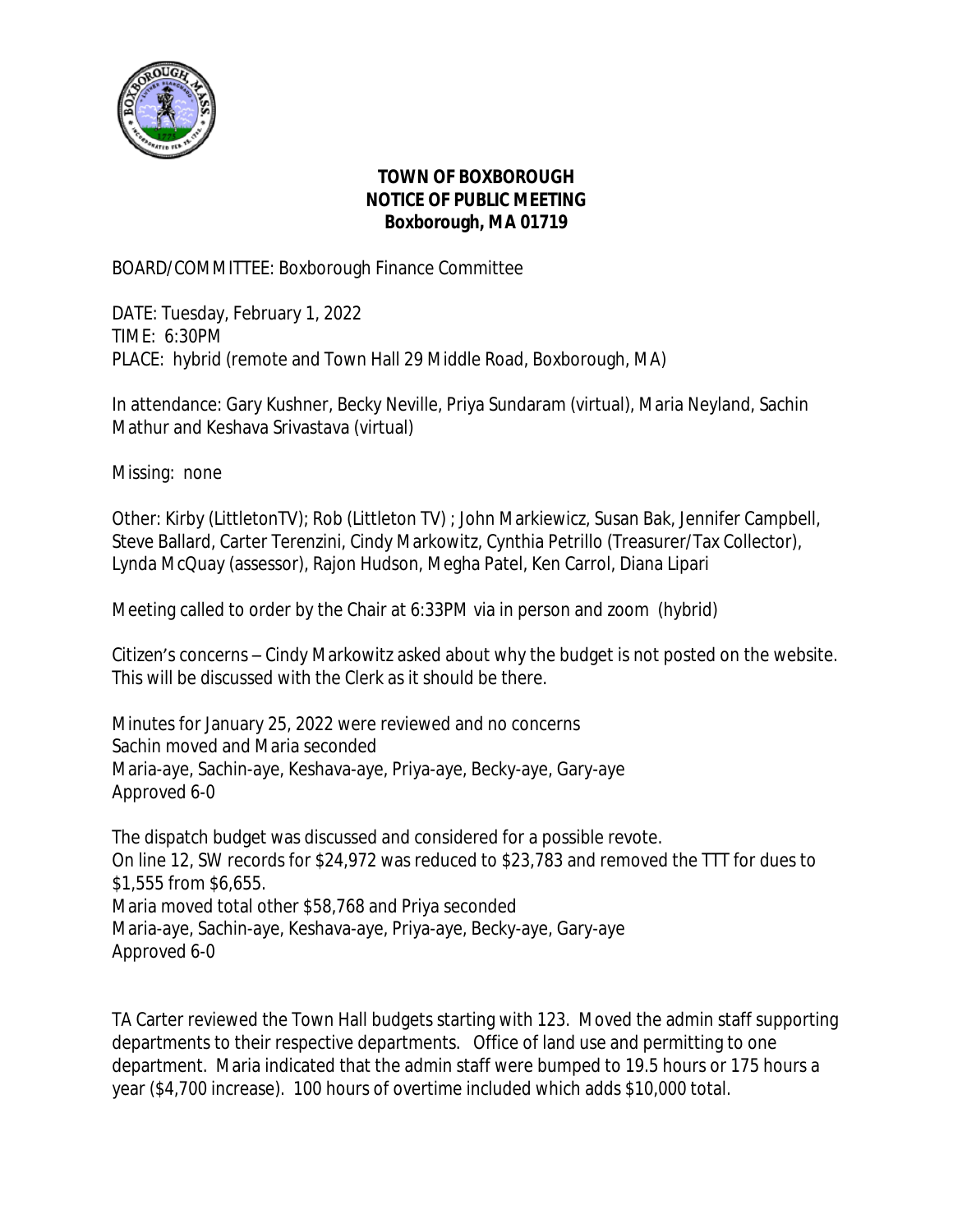

TA is an estimated number based on open position starting at \$150,000. Expecting to be around 125 hours of OT this year. Chapter 30B training for Asst TA. Training conf for TA/Asst TA to \$2,500. Becky commented that the consulting should be a ATM article. Step 7 for exec asst should be \$61,178, but change would be via the personnel plan and then an ATM. There is a .5 hours additional hours and questioning if this should be a warrant article. The staff is exceeding their hours per week and with the changes planned then still understaffed. Limited space to support additional personnel. Staffing plan was to try and add staff without benefits. Carter agreed to break out the additional .5 hours and Executive asst and consulting.

Town accountant (135)

Megha Patel resigned as of February 11. Carter is investigating all options including potential Town sharing through inter-municipal agreement or other options. Salary proposed is \$90,000 and department asst for \$6,447 Consulting for \$15,000 Account audit for \$24,000 SW support for \$13,000 Questioning if we should go with salary and limited/no consulting or lower salary and keep consulting. Will review budget at next meeting. 3 jobs posted on February 1 for open positions including 2 for STM.

Assessor (141) Software support GIS maps update will be 0 Dues, cost manual required. Will not pursue the SW discussed at ATM at this year. Will go with Patriot Pro. RRC in discussion Full re-Val every 5 years and then statistical eval. Visit every property every 10 years. The full re-Val is 2024 for the Town, but they do not visit the houses (do a statistical review). A picture and data entry to be added to the database.

The FY2022 ATM did have an article and Carter/Lynda will investigate.

Training conference is a big increase to \$1500 and includes community ed.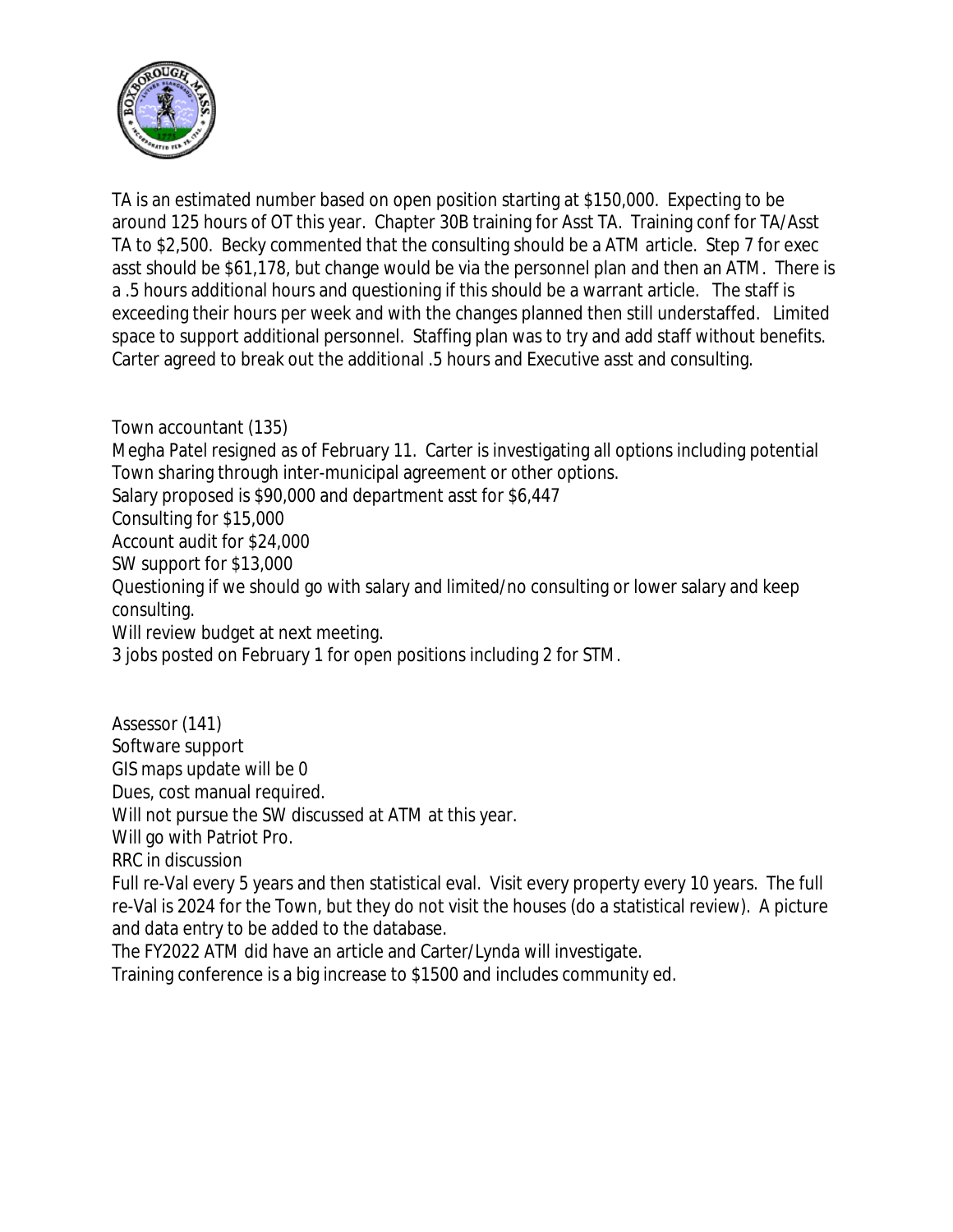

Treasurer/collector (145)

Admin asst (added at STM if approved) and potentially upgraded to asst if personal board approves. Tax title liens is way up to \$7600. Keshava asked about the process of hiring an admin asst and then turn around and make them an asst Tax collector. Consulting of \$500 using same company that we are using this year. The lockbox increase of 30% includes both a yearly increase and an additional service of sending all checks at TH to the lockbox company to manage the checks. Planning to do 2 mailing with each having 2 coupons. Tax payers will continue to pay 4x per year. No confusion for escrow, but potentially a lot of confusion to taxpayers who pay their taxes. Expect confusion in the first year. Discussion about early payments, but might not be allowed and Carter will check. Tax title liens claimed we have not done this in several years. How to catch up and then stay caught up by adding \$7,600. Plan to do it every fall (September/October). Then advertise delinquent 29 parcels in local news paper at \$75 per parcel. Prepare a lien and put on registry of deeds at \$135 per lien. There is also some legal expense to be covered. This does not cover land court for taking property. Will remove the flex floating hours.

Gary moved \$109,148 for salary and Maria seconded Maria-aye, Sachin-aye, Keshava-aye, Priya-aye, Becky-aye, Gary-aye Approved 6-0

Gary moved \$34,800 other and Maria seconded Maria-aye, Sachin-aye, Keshava-aye, Priya-aye, Becky-aye, Gary-aye Approved 6-0

Town clerk (161) Salary increased as it doesn't follow the personal plan and increasing to \$72,778. Admin asst added to budget from town hall budget. Validated that Clerk requires a full time person where previous clerk had an asst, but she was only working 30 hours.

Elections and registrars (162) Election workers increased to minimum wage and 3 elections Gary moved salary of \$11,204 and maria seconded Maria-aye, Sachin-aye, Keshava-aye, Priya-aye, Becky-abstain, Gary-aye Approved 5-0-1

Gary moved \$8,360 for other and Maria seconded Maria-aye, Sachin-aye, Keshava-aye, Priya-aye, Becky-abstain, Gary-aye Approved 5-0-1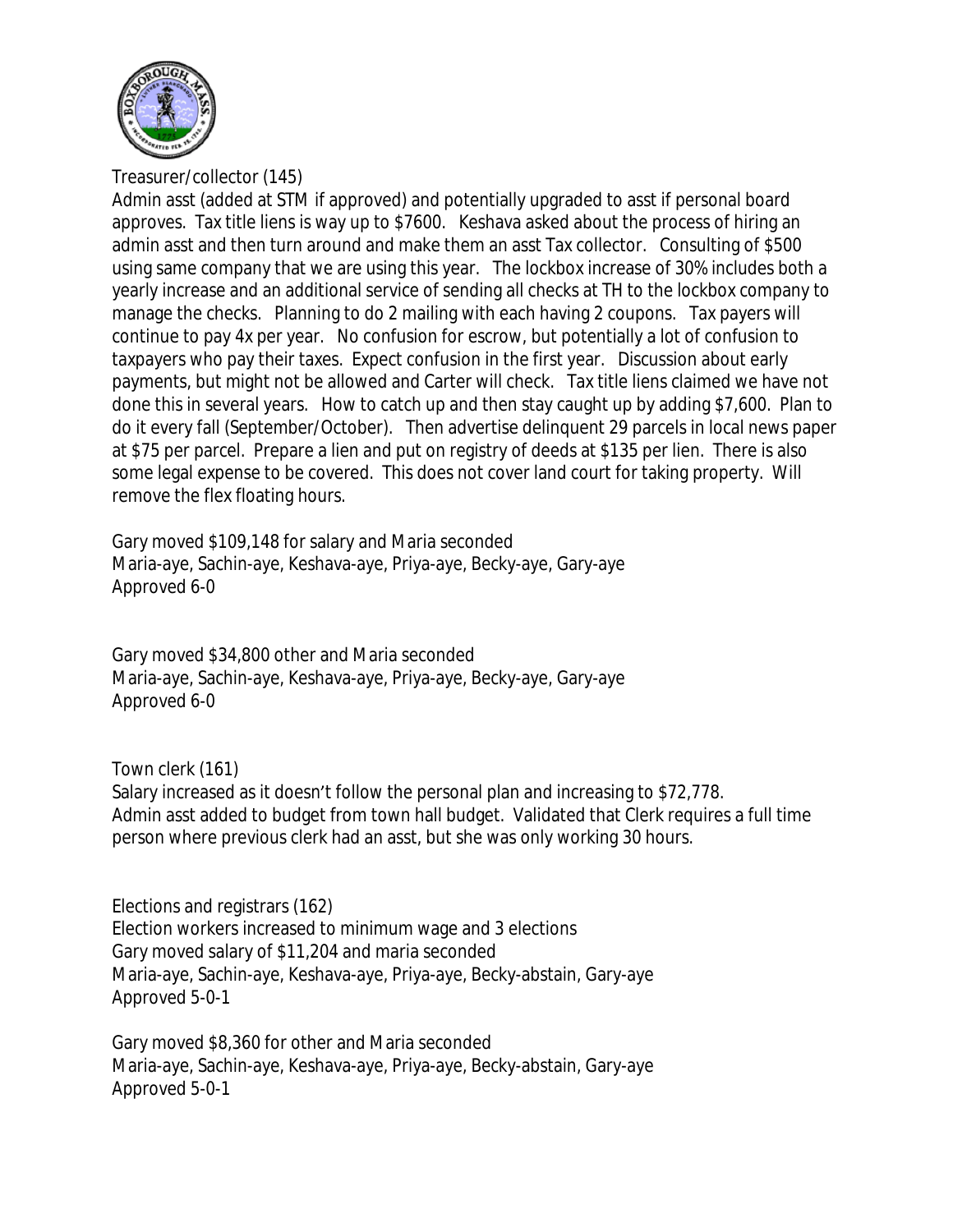

Land use and permitting (174) Roll in Town planner for 4.84% increase to \$77,758 Admin asst at \$35\*rate\*52.2 (step 11 and step) Admin asst at \$32\*rate\*52.2 Inspector of bldgs. Reduced \$65,250 at 18 hours per week and 3 days per week with no benefits Alt building inspector at \$60 for 50 hours (sick or vacation) Question on cell phone and uniforms Other =  $$16,550$ Salary=242,530 Other office expense jumped to \$2,400 but due to consolidation from other departments

Community services (529) Added an asst and lower salary to \$52,095 Gary moved salary of \$52,095 and Maria seconded Maria-aye, Sachin-aye, Keshava-aye, Priya-aye, Becky-aye, Gary-aye Approved 6-0

Gary moved \$8,005 other and maria seconded Maria-aye, Sachin-aye, Keshava-aye, Priya-aye, Becky-aye, Gary-aye Approved 6-0

COA (541) Correction to salary Review next week

Plan next year (FY2024) is to have a buildings and grounds budget managed by Ed Kukkula

Pensions (retirement assessment) discussed by Sachin regarding county retirement assessment at 4.94% of total budget in FY22 budget and covers union and non-union works, but not teachers. The growth rate over 5 years went up 10.54%. could we move to a 401K plan from pension, probably not? Merit based pay is an option discussed over the years. Need to negotiate with various unions.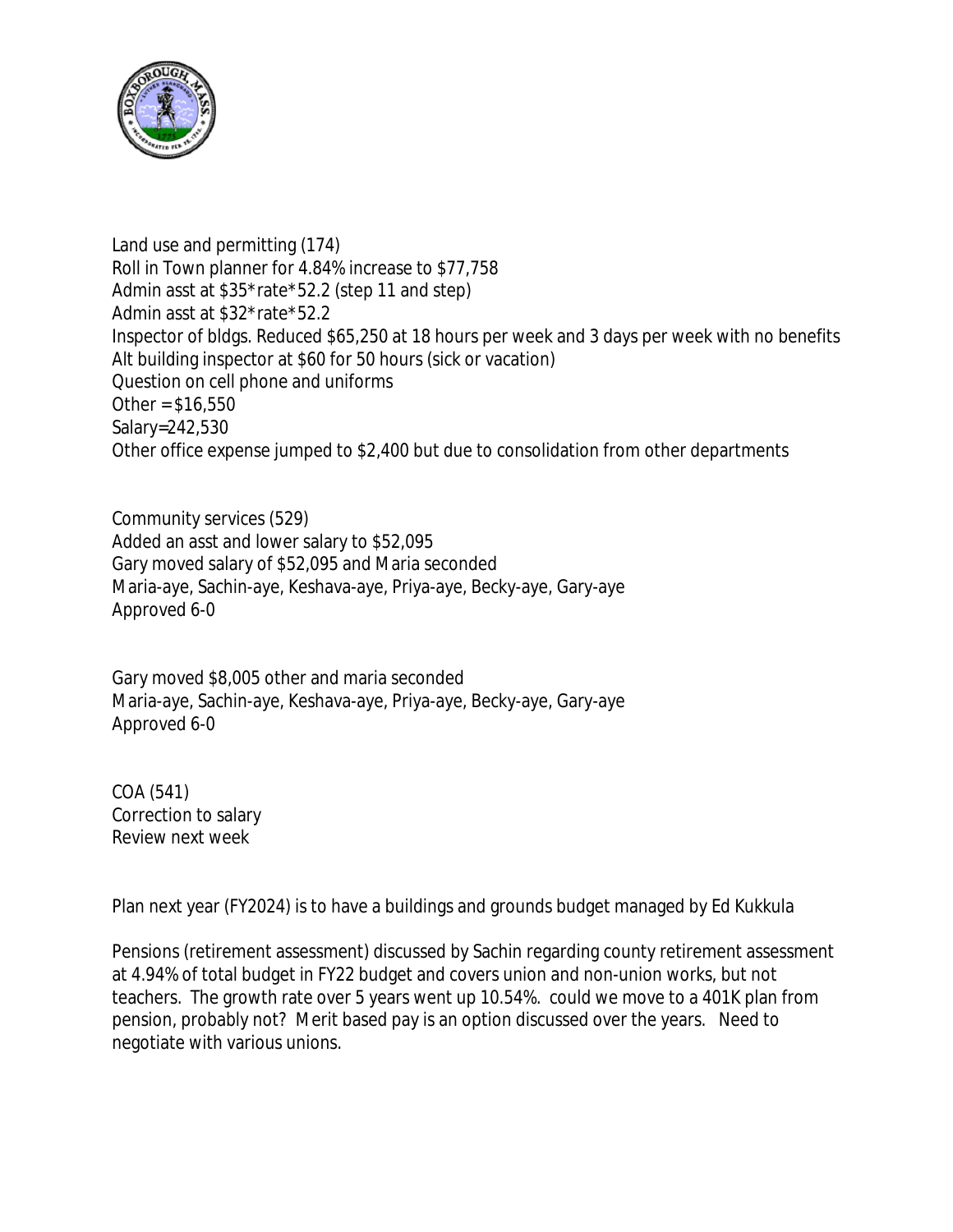

The Capital Saturday is cancelled for February 5. The Warrant closes on March 7

New treasurer: Cynthia Petrillo [cpetrillo@boxborough-ma.gov](mailto:cpetrillo@boxborough-ma.gov)

**[Liaison updates](mailto:cpetrillo@boxborough-ma.gov)**  $SB SB -$ 

 $EDC EDC -$ 

[Planning board](mailto:cpetrillo@boxborough-ma.gov) [–](mailto:cpetrillo@boxborough-ma.gov) [MBTA overlay for 750 units and how do we do that in Boxboro? Gutierrez](mailto:cpetrillo@boxborough-ma.gov)  [looking to put a building at 244 Adams place](mailto:cpetrillo@boxborough-ma.gov)

 $BLF BLF -$ 

 $BBC BBC -$ 

[Personnel board](mailto:cpetrillo@boxborough-ma.gov) [–](mailto:cpetrillo@boxborough-ma.gov)

[RecCom](mailto:cpetrillo@boxborough-ma.gov) [–](mailto:cpetrillo@boxborough-ma.gov) [liberty fields project is short on funds due to change in playing surface](mailto:cpetrillo@boxborough-ma.gov)

[Library](mailto:cpetrillo@boxborough-ma.gov) [–](mailto:cpetrillo@boxborough-ma.gov)

[Housing](mailto:cpetrillo@boxborough-ma.gov) [–](mailto:cpetrillo@boxborough-ma.gov)

[AB regional building committee](mailto:cpetrillo@boxborough-ma.gov) [–](mailto:cpetrillo@boxborough-ma.gov)

[Regional school meeting](mailto:cpetrillo@boxborough-ma.gov) [–](mailto:cpetrillo@boxborough-ma.gov) [budget review last week and another review on February 3 to cover](mailto:cpetrillo@boxborough-ma.gov)  [all day kindergartner, health trust, DEI director. School is coming to FinCom on February 8.](mailto:cpetrillo@boxborough-ma.gov)

 $CPC CPC -$ 

[CoA](mailto:cpetrillo@boxborough-ma.gov)[–](mailto:cpetrillo@boxborough-ma.gov)

[Water resources](mailto:cpetrillo@boxborough-ma.gov)[–](mailto:cpetrillo@boxborough-ma.gov)

[Sustainability](mailto:cpetrillo@boxborough-ma.gov)[–](mailto:cpetrillo@boxborough-ma.gov)

[ConsCom](mailto:cpetrillo@boxborough-ma.gov) [–](mailto:cpetrillo@boxborough-ma.gov)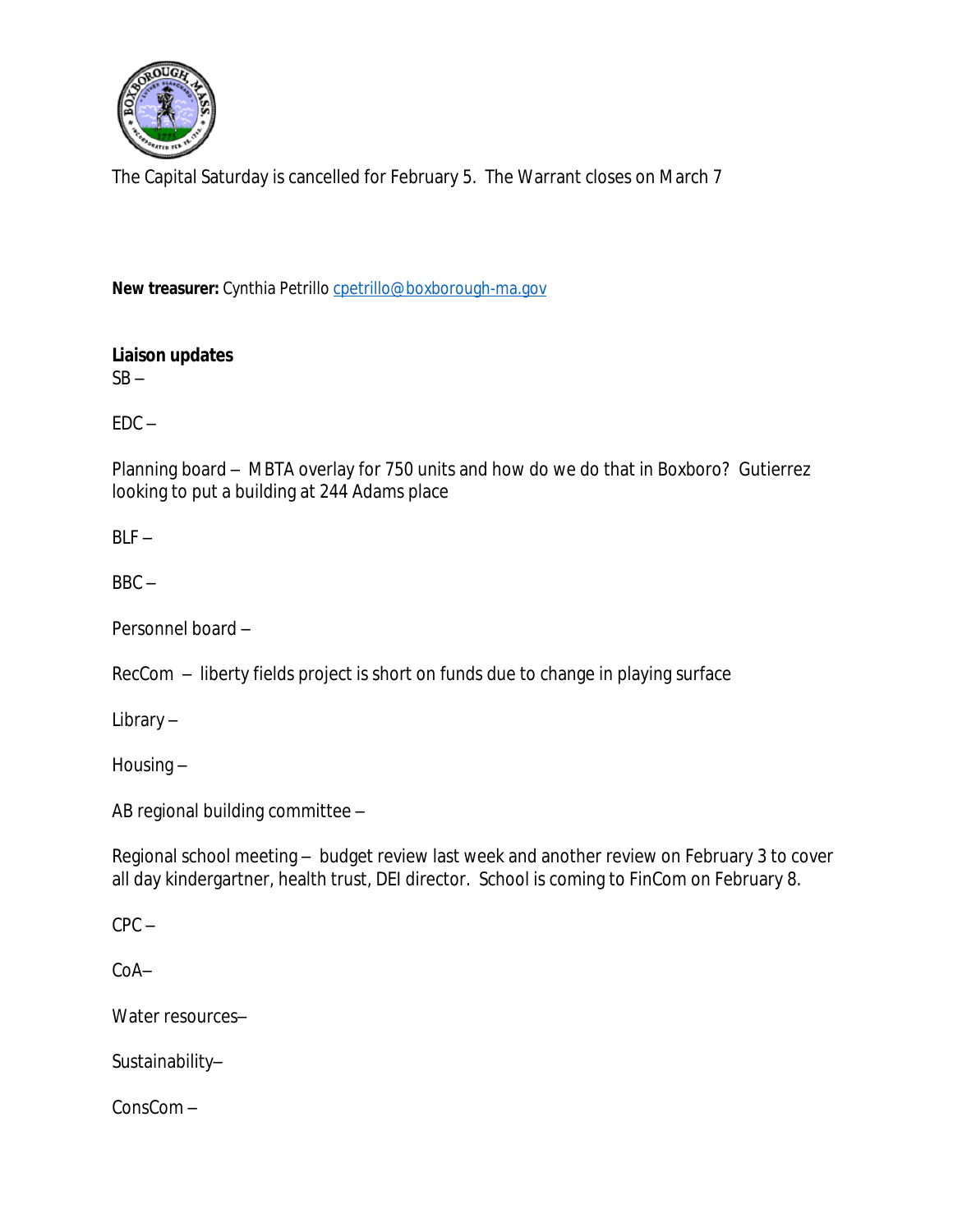

Correspondence –

Maria moved to adjourn and Sachin seconded,

Sachin-aye, Maria-aye, Gary-aye, Priya-aye, Keshava-aye, Neville-aye Approved 6-0 Meeting adjourned at 10:07

Exhibits used: Minutes for January 25, 2022 Budget for FY2023

## Next meetings:

February 8 **February February** March March March March

## RFT tracker

| Item                   | description | Amount   | Start at  | comments |
|------------------------|-------------|----------|-----------|----------|
|                        |             |          | \$150,000 |          |
| HVAC at museum         |             | \$6,700  | \$143,300 |          |
| Acc't Consultant &     |             | \$39,820 | \$103,480 |          |
| Training               |             |          |           |          |
| T/C consulting         |             | \$5,000  | \$98,480  |          |
| Hager well             | Nov 30 2021 | \$26000  | \$72,480  |          |
| Treasurer / consultant | Dec 7 2021  | \$10,500 | \$61,980  |          |
| Hager maintenance      | Dec 7 2021  | \$3,500  | \$58,480  |          |
| Tax collector          | Jan 11 2022 | \$15,200 | \$42,280  |          |
| consulting             |             |          |           |          |
|                        |             |          |           |          |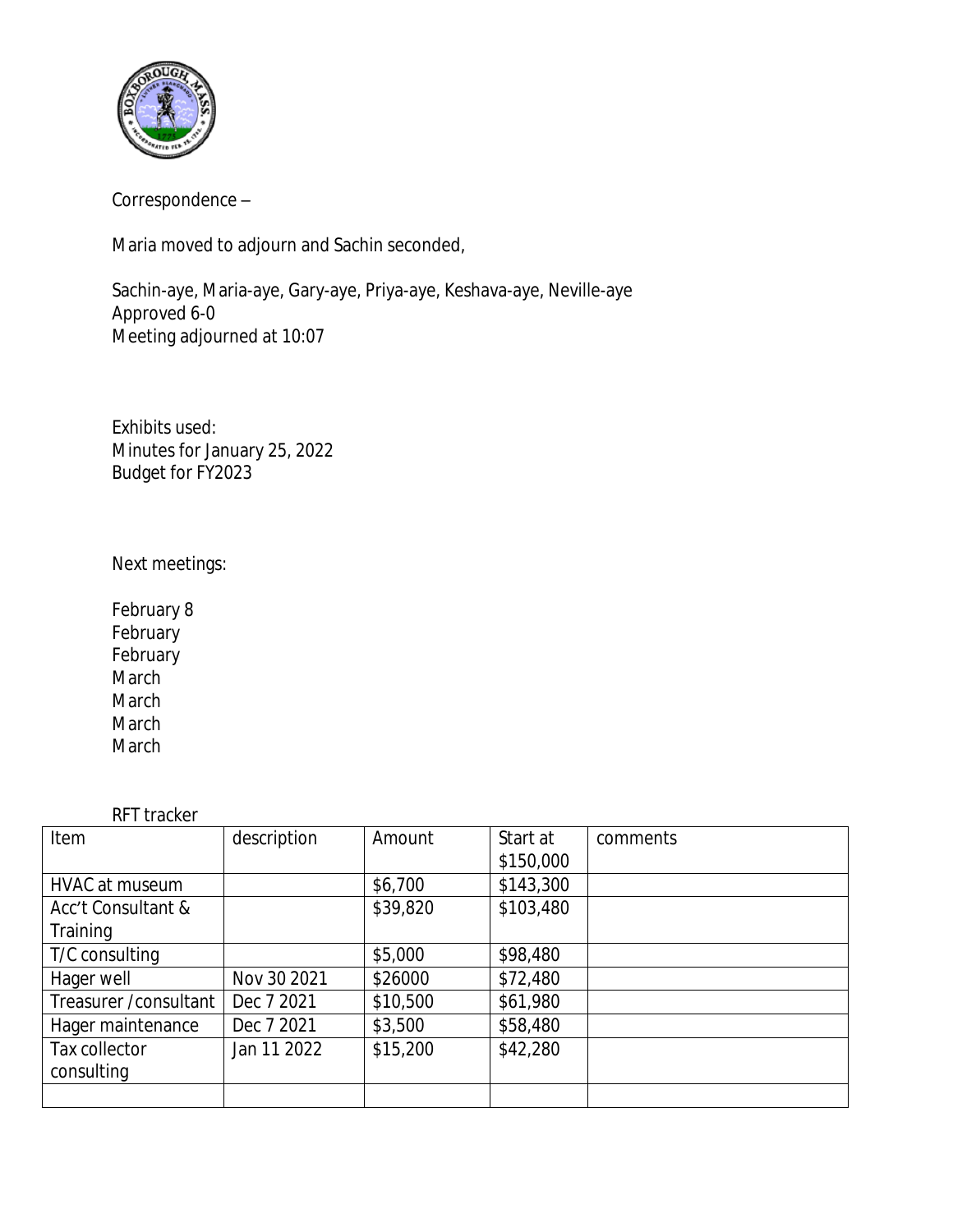

## **Budget tracker**

| <b>Budget</b> | Salary/other | Title                      | Voted \$                 | vote        | date    |
|---------------|--------------|----------------------------|--------------------------|-------------|---------|
| #             |              |                            |                          |             |         |
| 114           | Salary       | Moderator                  | \$100                    | $6 - 0$     | 1/25/22 |
| 114           | Other        | Moderator                  | \$80                     | $6 - 0$     | 1/25/22 |
| 119           | Other        | Town constable             | \$160                    | $5 - 0 - 1$ | 1/25/22 |
| 122           | Salary       | Select Board               | \$                       |             |         |
| 122           | Other        | Select Board               | $\overline{\$}$          |             |         |
| 123           | Salary       | Town Administrator         | $\overline{\$}$          |             |         |
| 123           | Other        | Town Administrator         | $\overline{\$}$          |             |         |
| 131           | Other        | <b>Finance Committee</b>   | \$385                    | $6 - 0$     | 1/25/22 |
| 135           | Salary       | Town Accountant            | \$                       |             |         |
| 135           | Other        | <b>Town Accountant</b>     | $\overline{\$}$          |             |         |
| 141           | Salary       | <b>Town Assessor</b>       | $\overline{\$}$          |             |         |
| 141           | Other        | <b>Town Assessor</b>       | $\overline{\mathcal{S}}$ |             |         |
| 145           | Salary       | <b>Treasurer Collector</b> | \$109,148                | $6 - 0$     | 2/1/22  |
| 145           | Other        | <b>Treasurer Collector</b> | \$34,800                 | $6 - 0$     | 2/1/22  |
| 151           | Salary       | Legal                      | \$                       |             |         |
| 151           | Other        | Legal                      | $\overline{\$}$          |             |         |
| 152           | Salary       | Personnel Board            | $\overline{\$}$          |             |         |
| 152           | Other        | Personnel Board            | $\overline{\$}$          |             |         |
| 156           | Salary       | Technology                 | $\overline{\$}$          |             |         |
| 156           | Other        | Technology                 | $\overline{\$}$          |             |         |
| 161           | Salary       | <b>Town Clerk</b>          | $\overline{\$}$          |             |         |
| 161           | Other        | <b>Town Clerk</b>          | $\overline{\mathcal{S}}$ |             |         |
| 162           | Salary       | Elections and              | \$11,204                 | $5 - 0 - 1$ | 2/1/22  |
|               |              | registration               |                          |             |         |
| 162           | Other        | Elections and              | \$8,360                  | $5 - 0 - 1$ | 2/1/22  |
|               |              | registration               |                          |             |         |
| 171           | Other        | <b>Conservation Comm</b>   | \$1600                   | $6 - 0$     | 1/18/22 |
| 174           | Salary       | Land Use and               | \$                       |             |         |
|               |              | Permitting                 |                          |             |         |
| 174           | Other        | Land Use and               | \$                       |             |         |
|               |              | Permitting                 |                          |             |         |
| 175           | Salary       | Planning Board             | \$                       |             |         |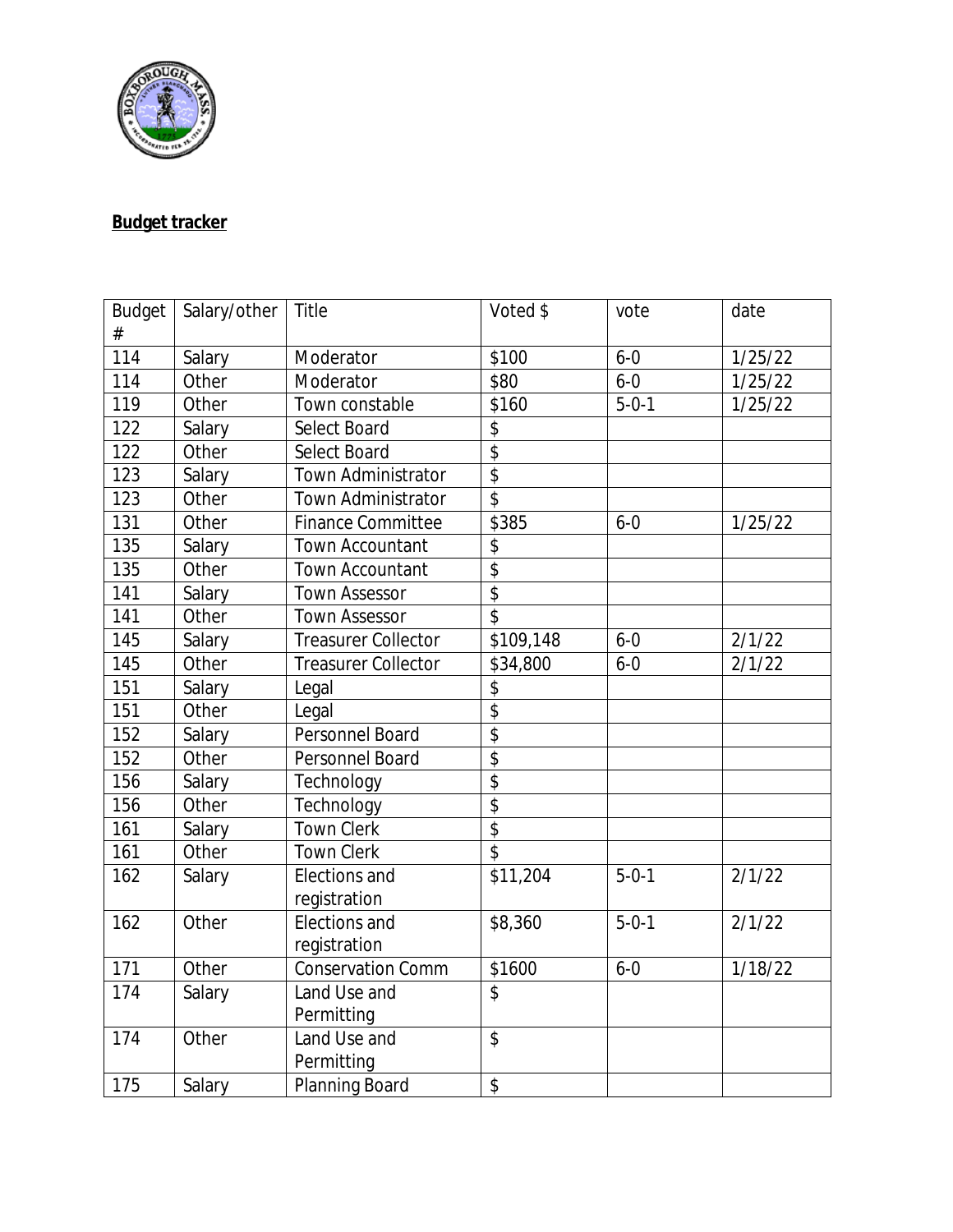

| 175 | Other  | Planning Board            | \$                       |         |         |
|-----|--------|---------------------------|--------------------------|---------|---------|
| 176 | Salary | ZBA                       | \$1,304                  | $6 - 0$ | 1/25/22 |
| 176 | Other  | ZBA                       | \$635                    | $6 - 0$ | 1/25/22 |
| 179 | Other  | AG Comm                   | \$200                    | $6 - 0$ | 1/25/22 |
| 182 | Other  | Economic Develop.         | \$                       |         |         |
| 192 | Salary | <b>Town Hall</b>          | $\overline{\$}$          |         |         |
| 192 | Other  | <b>Town Hall</b>          | $\overline{\$}$          |         |         |
| 196 | Salary | Facilities                | \$                       |         |         |
| 196 | Other  | Facilities                | \$                       |         |         |
| 199 | Salary | Sustainability Com        | $\overline{\$}$          |         |         |
| 199 | Other  | Sustainability Com        | \$                       |         |         |
| 210 | Salary | Police                    | \$1,389,481              | $6 - 0$ | 1/25/22 |
| 210 | Other  | Police                    | \$210,805                | $6 - 0$ | 1/25/22 |
| 215 | Salary | Dispatch                  | \$393,949                | $6 - 0$ | 1/25/22 |
| 215 | Other  | Dispatch                  | \$58,768                 | $6 - 0$ | 1/25/22 |
|     |        |                           |                          |         | 2/1/22  |
| 220 | Salary | Fire                      | \$1,158,176              | $6 - 0$ | 1/18/22 |
| 220 | Other  | Fire                      | \$148,990                | $6 - 0$ | 1/18/22 |
| 241 | Salary | <b>Building inspector</b> | \$                       |         |         |
| 241 | Other  | <b>Building Inspector</b> | \$                       |         |         |
| 292 | Salary | <b>ACO</b>                | \$18,061                 | $6 - 0$ | 1/25/22 |
| 292 | Other  | <b>ACO</b>                | \$5,495                  | $6 - 0$ | 1/25/22 |
| 299 | Salary | <b>Field Driver</b>       | \$                       |         |         |
| 299 | Other  | <b>Field Driver</b>       | $\overline{\mathcal{L}}$ |         |         |
| 300 | Salary | School committee          | $\overline{\$}$          |         |         |
| 300 | Other  | School committee          | $\overline{\$}$          |         |         |
| 310 | Other  | Minuteman                 | $\overline{\mathbb{S}}$  |         |         |
| 311 | Other  | Assabet                   | \$                       |         |         |
| 312 | Other  | Nashoba                   | \$                       |         |         |
| 320 | Other  | <b>ABRSD</b>              | $\overline{\$}$          |         |         |
| 422 | Salary | <b>DPW</b>                | \$626,621                | $6 - 0$ | 1/11/22 |
| 422 | Other  | <b>DPW</b>                | \$130,496                | $6 - 0$ | 1/11/22 |
| 423 | Salary | Snow & Ice                | \$66,880                 | $6 - 0$ | 1/11/22 |
| 423 | Other  | Snow & Ice                | \$139,710                | $6 - 0$ | 1/11/22 |
| 424 | Other  | <b>Street Lighting</b>    | \$3,000                  | $6 - 0$ | 1/11/22 |
| 425 | Other  | Hager Well                | \$61,280                 | $6 - 0$ | 1/11/22 |
| 429 | Other  | Fuel                      | \$110,105                | $6 - 0$ | 1/11/22 |
| 431 | other  | Hazardous Waste           | \$10,000                 | $6 - 0$ | 1/11/22 |
| 433 | Other  | <b>Transfer station</b>   | \$132,900                | $6 - 0$ | 1/11/22 |
| 491 | Salary | Cemetery                  | \$                       |         |         |